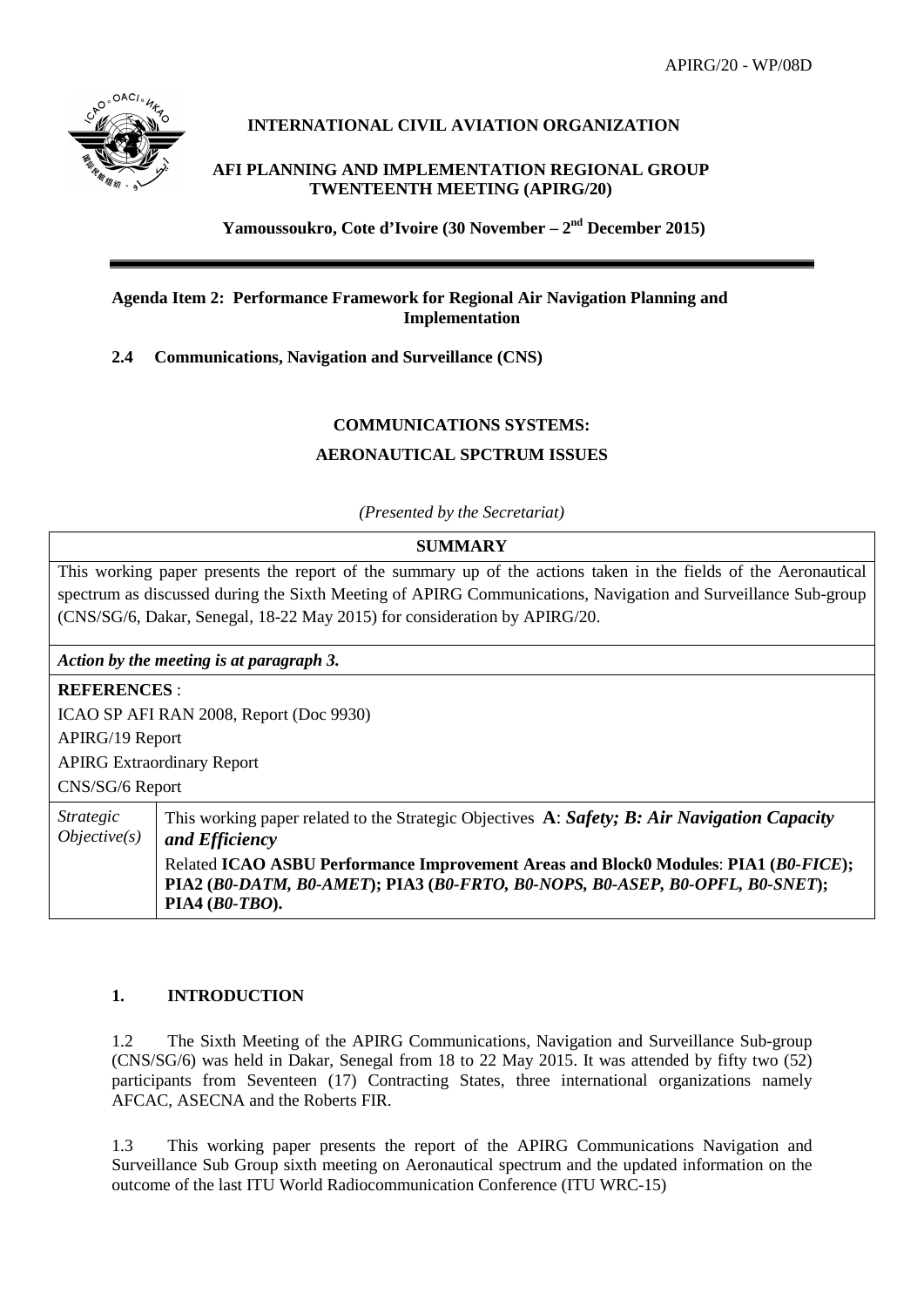## **2. DISCUSSION**

## *Coordination action in the framework of the AFI Frequency Management Group (AFI/FMG) and VSAT C band protection.*

2.1 The meeting examined the status of implementation of the Conclusions and Decisions of the CNS/SG/5 meeting held in Nairobi, Kenya from 16 to 19 September 2013 and endorsed by APIRG 19th meeting, Dakar, Senegal, 28- 31 October 2013.

2.2 The Secretariat presented to the meeting the action undertaken to coordinate the attendance by the AFI Civil Aviation community to the first and third preparatory meetings of the African Telecommunication Union (ATU) held respectively in Dakar, Senegal from 18 to 20 March 2013 and in Abuja, Nigeria from 26 to 30 January 2015.

2.3 During these meetings the ICAO views were presented based on the aim to ensuring that the ITU Radio Regulations shall not be in conflict with ICAO Standards and Recommended Practices, enabling the advancement of technological innovation to maintain and enhance the safety of the global air transport system as well as increasing efficiency in spectrum utilization.

2.4 ICAO position on the WRC-15 Agenda Items of particular importance to civil aviation (1.1; 1.5; 1.17 and 9.1.5) was presented in detail and ICAO specific views on the other various Agenda Items recorded under each respective agenda items in particular agenda items 1.4; 1.6; 1.7; 1.10; 1.11; 1.12; 1.16; 4; 8; 9.1.1; 9.1.6 and 10.

2.5 ASECNA, the Rapporteur of the AFI Frequency Management Group (AFI/FMG) reported on the coordination action undertaken toward stakeholders in order to obtain the support to ICAO position in particular the protection of the C-band operated by the AFI Aeronautical satellite based Networks.

2.63 The Secretariat informed the meeting on the  $4<sup>th</sup>$  and last preparatory meeting convened by ATU in Nairobi, Kenya from 20 to 24 July 2015 and strongly encouraged States to attend as well as to participate in the sub-regional meetings in ECOWAS and SADC.

## *Outcome of the ITU World Radiocommunication Conference (WRC-15)*

2.7 The ITU World Radiocommunication Conference (WRC-15) was held in the Centre International de Conference de Genève (CICG) from 2 to 27 November 2015. The meeting was attended by about 4100 participants against 3200 for the last conference showing an increase of escalation of interest and pressure.

2.8 ICAO attendance was ensured by two technical Officers from ICAO HQs covering the whole conference time. They were supported by the Regional Officers CNS WACAF during the first two weeks and the Regional Officer CNS ESAF for the third week.

2.9 Moreover the various coordination actions undertaken by the Secretariat in conjunction with stake holders during the preparatory activities, the aviation community strategized in Geneva in order to have a support to ICAO position leading to100% success in promoting/defending the ICAO Position. Focus was made on African civil aviation delegates included in national delegation.

2.10 Under 1.17 dealing with Wireless Avionics Intra-Communications (WAIC) the 4200- 4400MHZ was allocated to this service.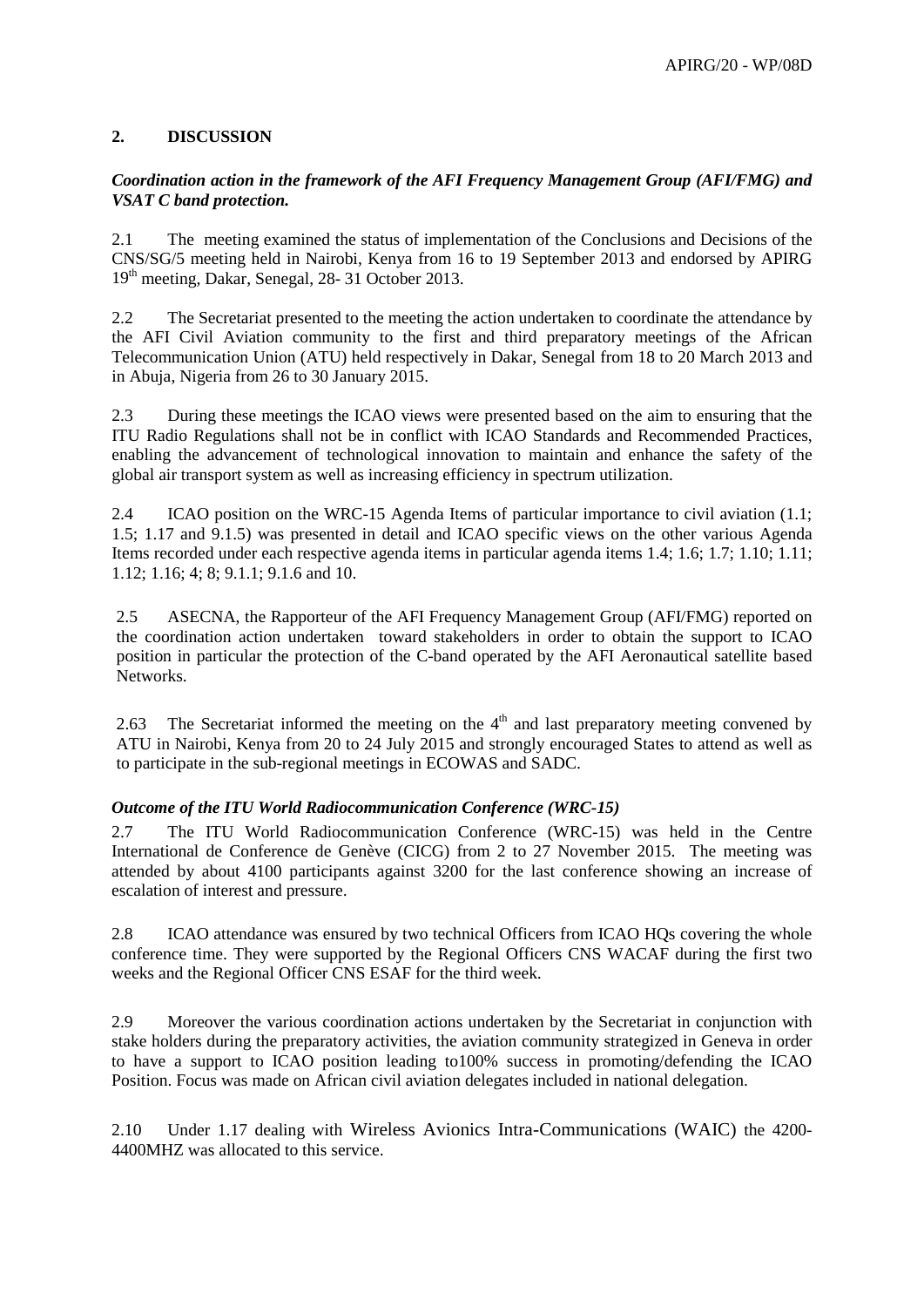2.11 The Agenda item 1.5 of the conference has been subject to intense and long discussion. The development of an allocation for UAS CNPC links (RPAS C2 links) using FSS spectrum is provisional, and will enter into full force in 2023, provided that ICAO successful develop SARPs using the conditions described in the ITU Resolution associated with the allocation. However the important part is that this Resolution gives the RPAS panel the adequate material needed for development of SARPs for the C2 link. This proved to be a very divisive issue amongst some of our civil aviation colleagues during the WRC deliberations; however the end result is in good alignment with the ICAO Position.

2.12 In Agenda 1.1 dealing inter alia with aeronautical frequencies (**Appendix 1**) no change in their allocation for IMTs was obtained.

2.13 Under Agenda item dealing with Global Flight Tracking (GFT) allocation was made to the band **1090MHZ** in the direction Earth to Space for ADS-B operation leading to GFT. As a follow up to GFT, a WRC-19 agenda item was developed to facilitate the development of Global Aviation Distress and Safety System (GADSS).

2.14 Agenda item 9.1.5 related to the protection of the C Band lead to the revision of Resolution 154 WRC-15 (**Appendix 2**) in order to ensure the safe operation of C Band VSATs.

2.15 Before and during this Conference, the difficulties encountered in the coordination to have the support from the AFI States gave the lesson on a necessity to reinforce the coordination amongst stakeholders in particular for the protection of the C-Band. Based on the above, the following draft conclusions are formulated:

## **DRAFT CONCLUSION 20/XX: SUPPORT TO ICAO POSITION**

## **That;**

**In accordance with the Finals acts of WRC-15:**

- **a) Administrations/Organizations continue to support ICAO position for WRC in particular on agenda item of high importance to the safe operation of aircraft by participation in the national and regional/sub regional preparatory meetings for ITU WRC meetings; and**
- **b) The Secretariat reinforce the coordinate of the initiatives aiming to ensuring the alignment of their national position with ICAO position for WRC-19.**

#### **DRAFT CONCLUSION XX: PROTECTION OF C BAND SPECTRUM**

**That;**

**In accordance with Resolution 154 (Rev WRC-15), Administrations/Organizations take the appropriate measures in order to ensure the protection of the satellite C-band operated by the AFI VSAT networks:**

- **a) Registration of the aeronautical VSAT frequencies in the States register held by the national authorities of regulation of telecommunication and:**
- **b) Follow-up with the concerned authorities in the States to further register the frequencies in the ITU Master International Frequency Register (MIFR).**

## **3. CONCLUSION**

3.1 The meeting is invited to:

- a) Note the information presented in this working paper; and
- **b)** Review and adopt the above draft conclusions on Aeronautical spectrum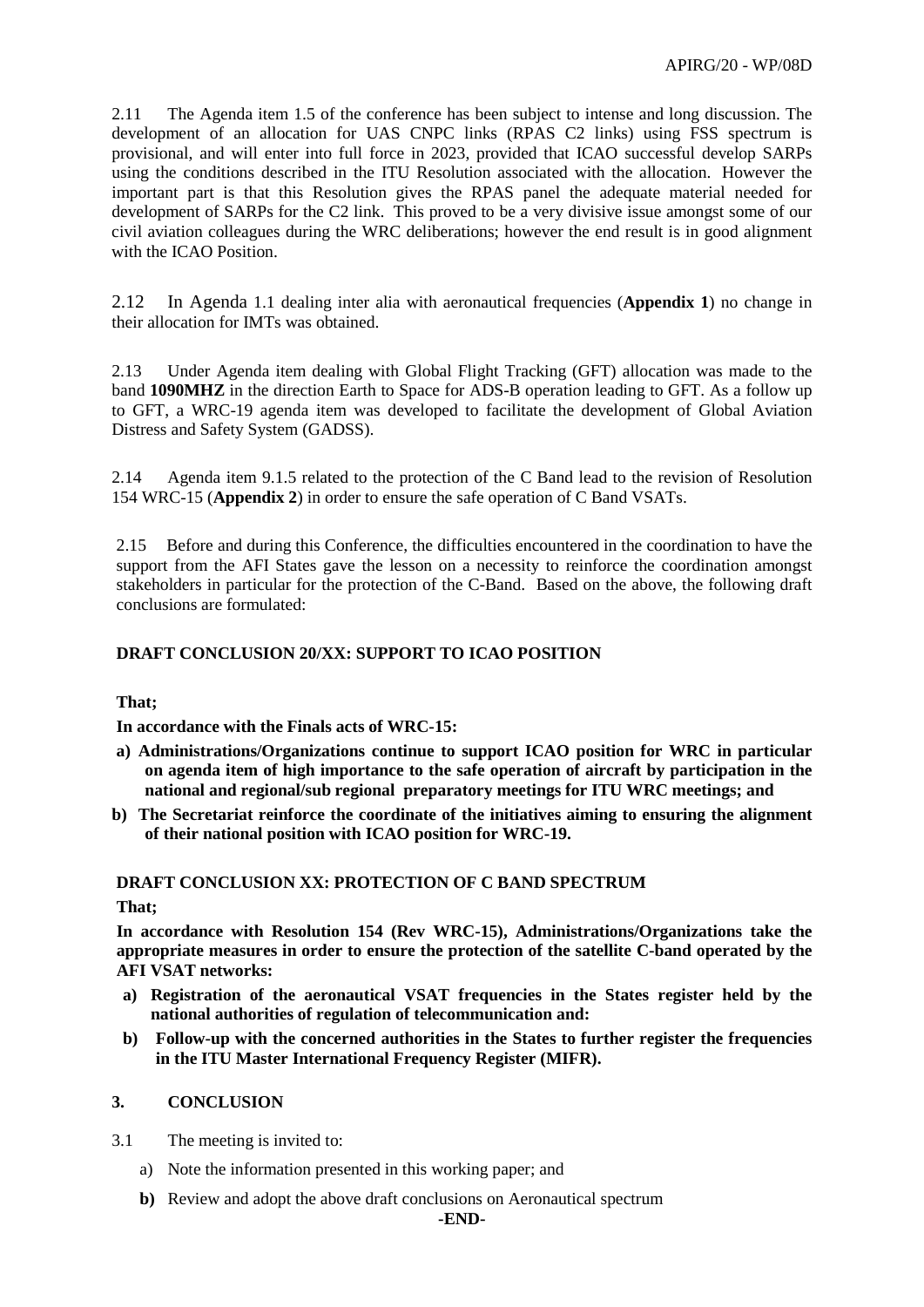# **Appendix 1**

## **Aeronautical frequency spectrum coveted by IMTS**

| <b>Frequency Bands</b> | <b>Aeronautical Service</b>                                                          |
|------------------------|--------------------------------------------------------------------------------------|
| $400 - 406$ MHz        | <b>ELT</b>                                                                           |
| $960 - 1215$ MHz       | DME, SSR, 1090ES, MLAT, ACAS, UAT, GNSS, LDACS                                       |
| $1215 - 1350$ MHz      | <b>PSR</b>                                                                           |
| $1559 - 1610$ MHz      | <b>GNSS</b>                                                                          |
| $1.5/1.6$ GHz          | $AMS(R)S$ (sub-bands)                                                                |
| $2700 - 3100$ MHz      | PSR (airport approach                                                                |
| $3400 - 4200$ MHz      | FSS used extensively in the AFI region for aeronautical ground-ground and Air Ground |
|                        | communications carrying safety critical data (VSAT). See also Agenda Item 9.1.5.     |
| $4200 - 4400$ MHz      | Radio Altimeters, WAIC                                                               |
| $5000 - 5250$ MHz      | MLS, UAS Terrestrial & Satellite, AeroMACS, Aeronautical Telemetry                   |
| $5350 - 5470$ MHz      | Airborne Weather Radar                                                               |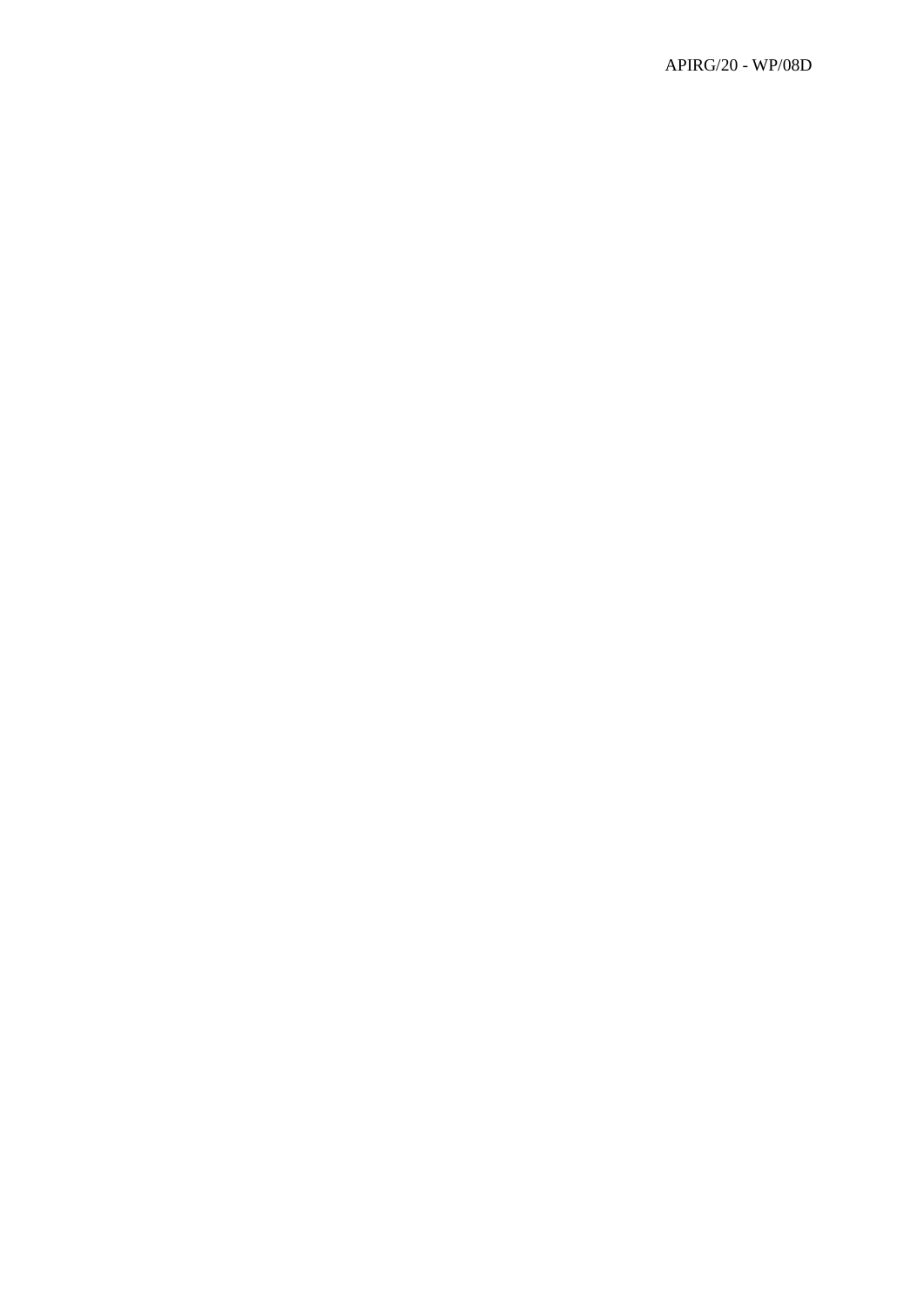## **APPENDIX 2**

## RESOLUTION 154 (REV.WRC-15)

Consideration of technical and regulatory actions in order to support existing and future operation of fixed-satellite service earth stations within the frequency band 3 400-4 200 MHz, as an aid to the safe operationof aircraft and reliable distribution of meteorological information in some countries in Region 1

The World Radiocommunication Conference (Geneva, 2015),

## *considering*

*a)* that the frequency band 3 400-4 200 MHz is allocated worldwide to the fixed-satellite service (FSS) in the space-to-Earth direction and to the fixed service on a primary basis;

*b)* that the frequency band 3 400-3 600 MHz is allocated on a primary basis to the mobile, except aeronautical mobile, service and identified for International Mobile Telecommunications (IMT) in Region 1 countries as specified in Article **5** of the Radio Regulations;

*c)* that in Region 1, the allocation to the mobile, except aeronautical mobile, service in the frequency band 3 400-3 600 MHz is subject to technical and regulatory conditions aimed at ensuring compatibility with co-primary services of neighbouring countries;

*d*) that a number of developing countries rely, to a great extent, on FSS systems using very small aperture terminals (VSAT) in the frequency band 3 400-4 200 MHz for the provision of communications as an aid to safe operation of aircraft and reliable distribution of meteorological information;

*e)* that, in some cases, where an adequate terrestrial communication infrastructure is not available, VSAT networks referred to in *considering d)* above are the only viable option to augment the communication infrastructure in order to satisfy the overall communications infrastructure requirements of the International Civil Aviation Organization (ICAO) and to ensure distribution of meteorological information under the auspices of the World Meteorological Organization (WMO);

*f)* that the relevant ITU Radiocommunication Sector (ITU-R) studies showed a potential for interference from fixed wireless access and IMT stations into FSS receiving earth stations at distances from less than one kilometers up to hundreds of kilometers, depending on the parameters and deployment of stations of these services;

*g)* that WRC-12, taking into account the studies mentioned in *considering f)* above, decided to study technical and regulatory measures to support the FSS earth stations referred to in *considering e)* above,

## *noting*

*a)* that, by the date of this conference, several cases of harmful interference to the FSS VSATs used for aeronautical safety communications from fixed wireless access or IMT stations were reported;

*b)* that these reported cases of interference indicated difficulties that some administrations have encountered in the coordination of frequencies between the fixed wireless access or IMT systems and frequency assignments for VSATs used for aeronautical and meteorological purposes;

*c)* that, in many countries, FSS VSAT earth stations are not subject to individual licensing and not registered as specific stations in their national frequency databases and in the ITU Master International Frequency Register (MIFR) due to the considerable administrative work involved;